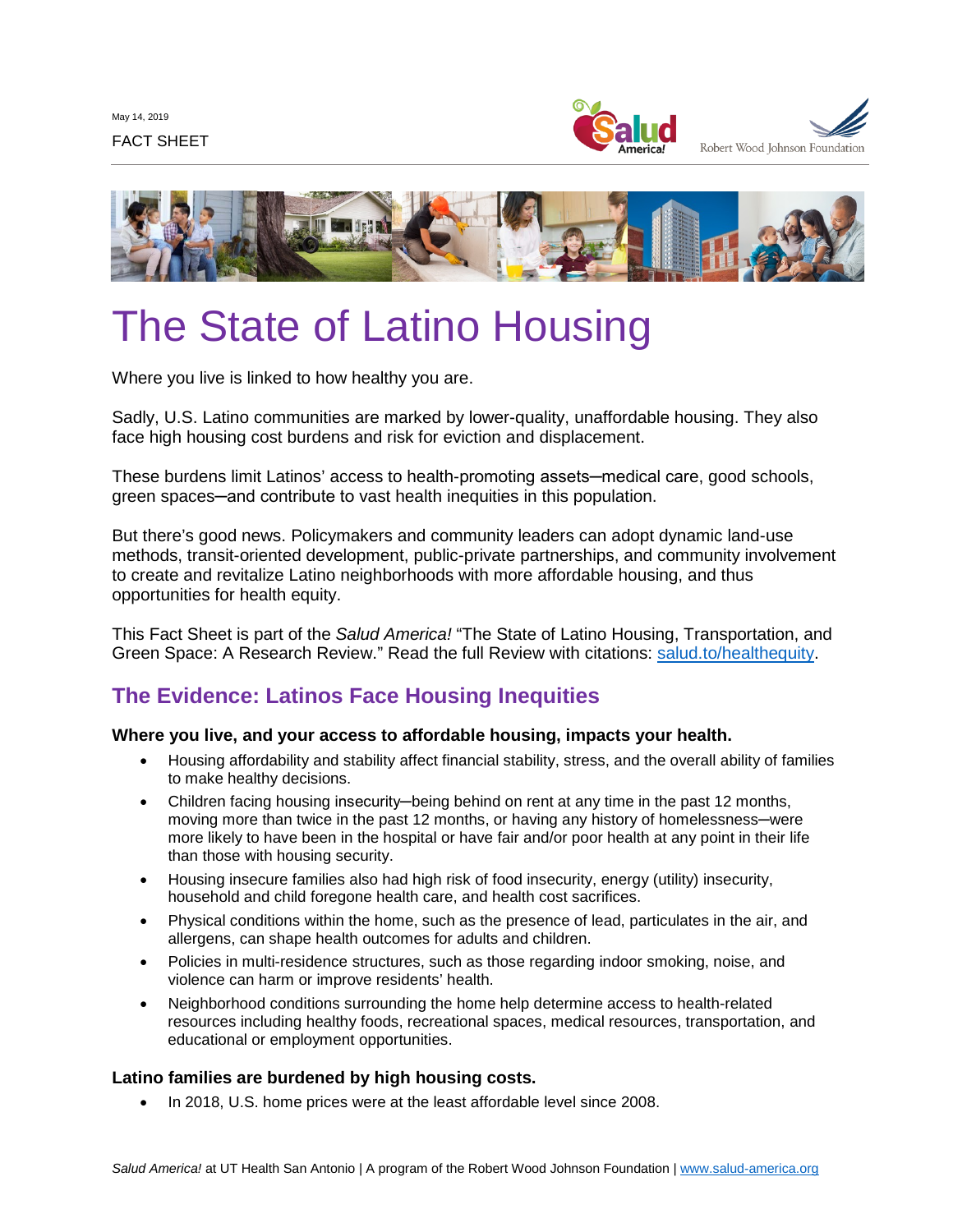- The percentage of Latinos who are "housing cost burdened," spending 30% or more of household income on housing costs, grew from 42.4% in 2000 to 56.9% in 2015.
- A higher percentage of Latinos (56.9%) than Whites (46.8%) are housing cost burdened.
- Latino homeownership rates have decreased each year from 2014-2017, meaning more Latinos are renting their homes. Over half of Latino household heads (54%) were renting their homes in 2016, compared to 28% of White household heads.
- About 25% of Latino renting families spent at least half of their income on housing. Most lowincome renting families devote 50-70% of their income to housing costs.

#### **Latino families are burdened by high eviction rates.**

- The rate of Latino renters forced to move involuntarily was significantly higher (23%) than for white (9%) and black (12%) renters, according to a Milwaukee study. One in 12 Latinas reported being evicted in their adult life, compared to 1 in 15 white women.
- Tenants living with children face nearly triple the odds of a formal eviction judgement.
- Two of every three low-income renters do not get any form of federal assistance toward housing.
- Eviction has harmful consequences: involuntary displacement; disruption of social networks; risk of moving into substandard housing, dangerous neighborhoods; long commutes; homelessness; worse physical and mental health risk; and prolonged trend of moves that break social cohesion.

#### **Latino families face high risk of involuntary displacement, or "gentrification."**

- Gentrification is a type of change in Latino and other neighborhoods in which real estate appreciation leads to involuntary displacement and significant cultural change.
- In this process, if incomes don't increase at the same rate as property values, existing residents cannot keep up with housing costs. These residents are displaced; they are forced to move where rents are lower—often where transport is less accessible, crime rates are higher, and access to green space, healthy foods, and medical and social services is diminished.
- Involuntary displacement can cause Latinos to lose social networks and a cultural base.
- In one study of rural gentrification, urban whites seeking natural settings and golf moved into two Latino communities (a Virginia town of 96,000 and a Georgia town of 16,000). This drove up housing costs and demand for low-wage workers. But these workers then could not afford the housing in their community, and were forced into employer-furnished housing and transportation.

#### **Housing inequities are causing Latino migration from urban to suburban and rural areas.**

- For many Latinos, living in urban centers is not sustainable if they cannot afford a place to live or easy way to get to work. This pushes low-wage workers into non-affluent suburbs or rural spaces, where housing is affordable but further away from jobs, transportation, and amenities.
- As a result, urban cities with traditionally large Latino populations, such as Chicago, San Antonio, New York, Miami, and Phoenix, are seeing Latino segregation declines.
- Latinos are increasingly settling in new destination states of Colorado, Florida, Georgia, Illinois, Idaho, Kansas, North Carolina, Utah, and others primarily in the Southeast and Midwest, where jobs in agriculture, construction, and service are plentiful and housing is more affordable.
- In fact, 83% of low-income Latino residents said "availability of affordable housing" was the top reason they moved from metropolitan Chicago to a near suburb, Round Lake Beach, over safety, cultural comfort, or proximity to employment, according to one study.
- Since 1990, the Latino population in the rural United States has more than doubled.
- This urban to rural shift leads to segregated Latino communities in areas that lack established Latino populations and have high rates of poverty.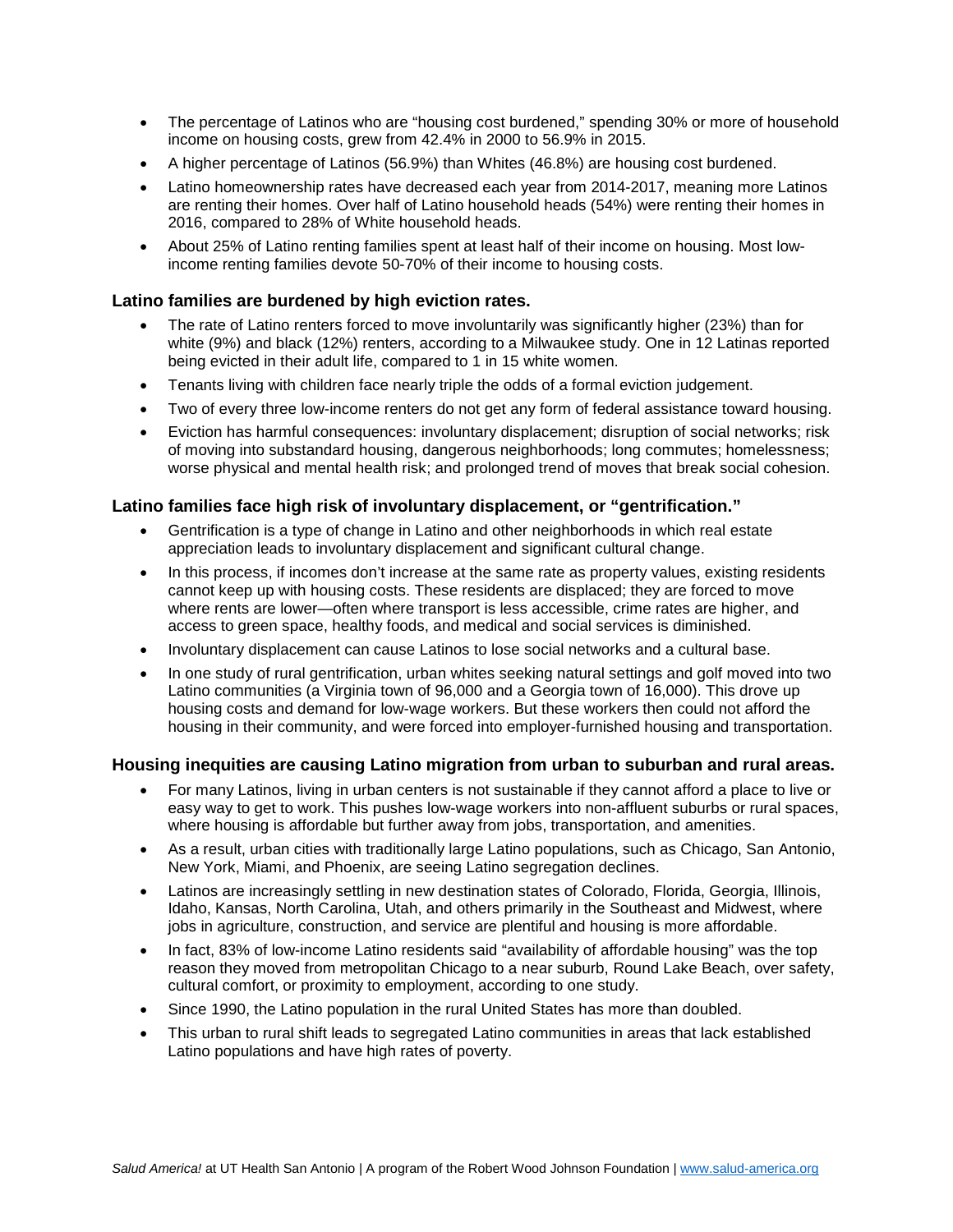## **The Solutions: Ways to Increase Affordable Housing for Latinos**

#### **Increase the amount of affordable housing options for Latinos.**

- Cities have put the issue of affordable housing to voters in recent years:
	- o Voters in Austin, Texas (34.5% Latino), Chapel Hill, N.C. (6.2% Latino), and Portland, Ore. (9.7% Latino) approved municipal bonds for affordable housing projects.
	- o Voters in Charlotte, N.C. (13.7% Latino) approved an affordable housing trust, an ongoing public funding source for low-income housing developments.
	- o Voters in Bellingham, Wash. (8.3% Latino) approved extending an existing property tax for new construction of affordable housing and the preservation of such homes.
- Emerging city state, and federal affordable housing initiatives include:
	- $\circ$  Strategic land purchases that are given to affordable housing developers;
	- o Rental housing assistance programs, such as "low-income housing tax credits" or other subsidized rental programs;
	- o Homes built or sold only to residents who fall under a specific income level;
	- o Mixed-income housing developments, which ensure developments with any public funding set aside a proportion of units for rental to low-income residents;
	- o Programs that pay for repairs to homes in underserved communities; and
	- $\circ$  Development of an affordable housing trust to fund future projects, by providing incentives to businesses that contribute seed funds.
- Nontraditional partnerships have been established to increase the quality and number of affordable housing units in high-risk neighborhoods, which can improve social inequity and yield long-term, cost-effective improvements in community health and prosperity.
	- o One example is the Southern Orchards neighborhood of Columbus, Ohio, a primarily Latino and African American area where half of households are housing cost burdened. Nationwide Children's Hospital partnered with local groups to treat the neighborhood as a "patient" and improve housing instability to improve community health. It acquired neighborhood stabilization funds to repair currently owned homes, acquire and repair vacant and abandoned homes, rehabilitate mixed-income properties, develop rentcontrolled units for minimum wage workers, and renovate low-quality rental units to highquality, low-cost rental units. Access to high-quality affordable housing is increasing, according to preliminary results. Home vacancy rates have decreased from over 25% to less than 6%, improving safety in the neighborhood and real estate values. Displacement has not occurred. Youth in associated programs showed progress in emotional health and academics. High school graduation rates are up from 64% in 2013 to 79% in 2017.

#### **Devote resources to keep Latino renters in their homes.**

- In 2009, Milwaukee tenants facing eviction were given access to emergency housing aid from the American Recovery and Reinvestment Act. The city's formal eviction rate fell by 15%.
- Regardless of the merits of their case, tenants with legal counsel are much less likely to be evicted than those lacking representation. Establishing publicly funded legal services for Latino families in housing court could prevent the long-term negative consequences of eviction, decrease homelessness, and help limit discrimination in the eviction decision.

#### **Create transport-oriented development in Latino neighborhoods that increases the amount of affordable housing near public transport.**

- Transit-oriented development is a model for neighborhood revitalization that is "walkable, dense, compact, mixed-use development in close proximity to high-quality transit" with these goals:
	- o Increase "location efficiency" so people can walk, bike, and then take public transit;
	- o Boost transit ridership and minimize traffic;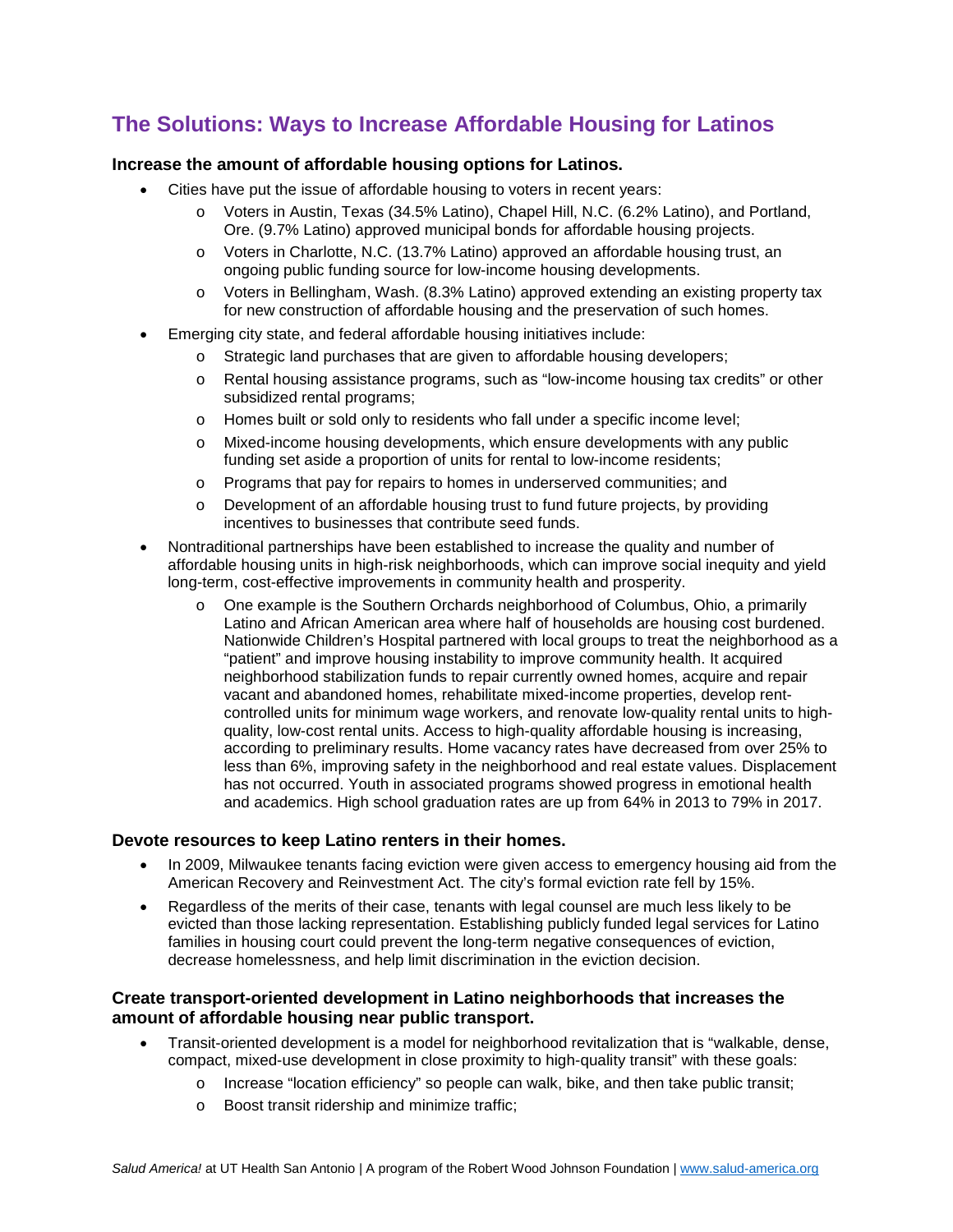- o Provide a rich mix of housing, shopping, and transportation choices;
- o Generate revenue for the public and private sectors and provide value for both new and existing residents; and
- o Create a sense of place.
- Without maintenance or expansion of affordable housing stock, transit-oriented development projects in Latino communities have been historically detrimental.
- Thus, an important aspect of transit-oriented development is mixed-income housing, which limits income segregation, allows low-income households easy access to public transit, limits displacement, and enhances community vibrancy, according to a study.
- To promote affordable housing in transit-oriented developments, developers often need enticements (low-income housing tax credits, getting city-owned land to build affordable housing units, fast track permitting, fee waivers, and inclusionary zoning).
- Four common conditions emerged from a study of large-scale transit-oriented developments in four low-income Latino neighborhoods in California (MacArthur Park, Los Angeles; Fruitvale, Oakland; Boyle Heights, Los Angeles; and Logan Heights, San Diego) that successfully limited displacement, maintained their Latino identity, and satisfied the community's needs and desires:
	- o *Building affordable housing.* In all four projects, neighbors united to demand affordable housing. Latino politicians or community groups served as "champions" for the projects and used their political capital to make sure the plans were implemented as agreed.
	- o *Supporting or establishing amenities and public spaces with features that are culturally relevant for Latinos.* The Fruitvale development also features health care, child care, a city library, a senior center, and a charter high school. Boyle Heights created a Latino culture-focused public space to spur vibrancy, creating a Mariachi Plaza that hosts music festivals, urban farmers markets, car shows, and other cultural events.
	- o *Investing in community-based public arts.* Murals play a large role in Latino culture and placemaking. In both Boyle Heights and Logan Heights, planners commissioned local artists to provide public art at their development. In doing this, representations of the everyday lived experiences, both historic and present, as well as the cultural aesthetic of current residents were represented and respected.
	- o *Collaborating with activists in the neighborhoods to make the transit-oriented developments more community-oriented.* In Logan Heights, Chicano Park has served as the culturally relevant central space that has both historic and artistic importance for the community. Several neighborhood organizations were formed to protect the park and the neighborhood against gentrification in the event of further development.

# **Policy and Practice Implications**

## **To address housing needs in Latino communities:**

- Increase the number of affordable housing initiatives using:
	- o municipal, state, and federal initiatives, such as municipal bond elections for affordable housing, creation of affordable housing trusts, strategic land purchases for affordable housing developers, inclusionary zoning, fee waivers, and efforts to repair and maintain existing affordable housing, acquire and repair vacant and abandoned homes, and rehabilitate mixed-income properties; and
	- o nontraditional partnerships that engage large local institutions (i.e., hospitals, universities, large local businesses investing in the community for long-term gain) as sponsors to address the social causes of health inequities.
- Increase resources devoted to keeping renting families in their homes, such as:
	- o aid programs for renters who experience temporary loss of income;
	- o develop rent-controlled units for rental to minimum wage workers; and